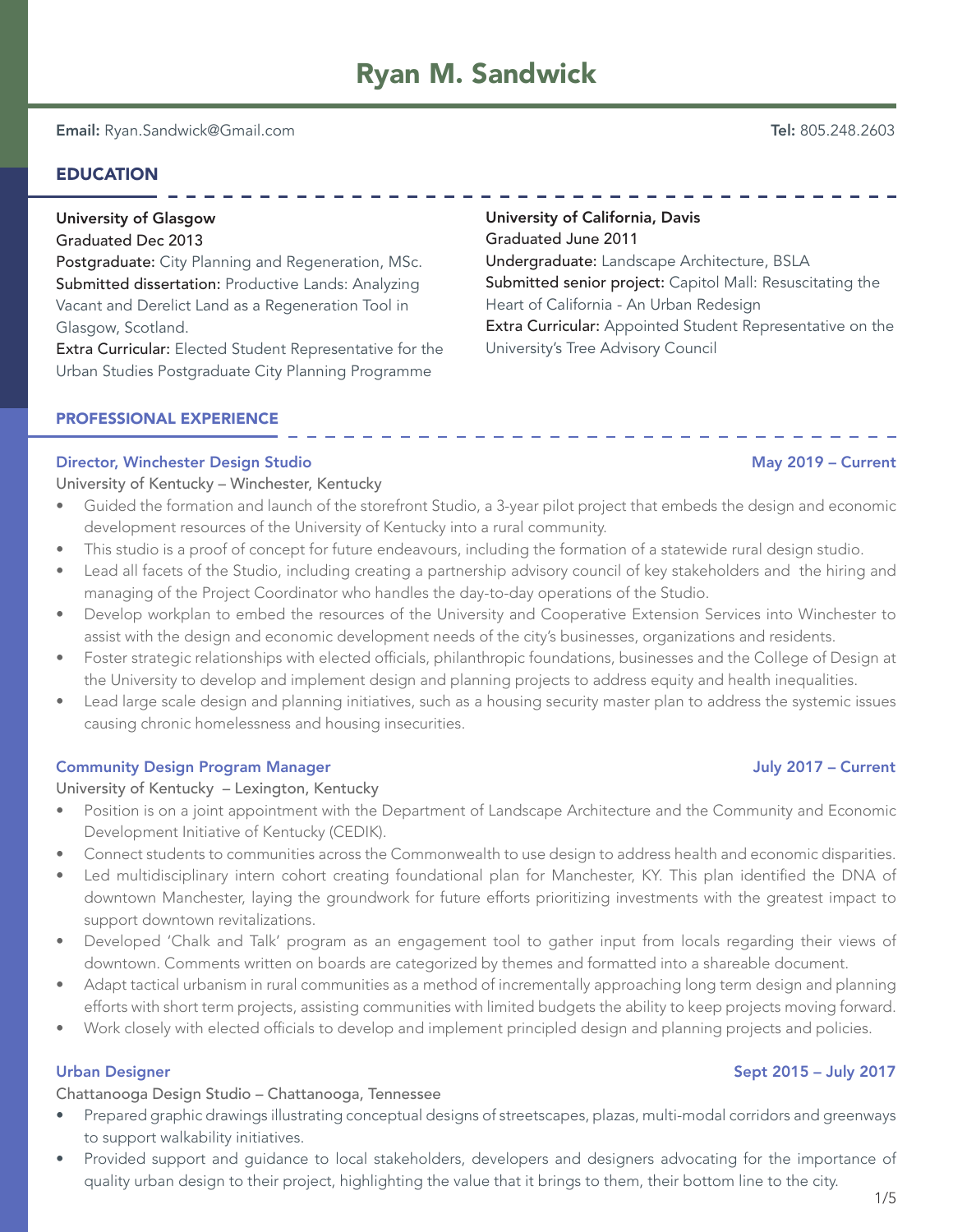- Represented Design Studio as a Steering Committee member working with City departments, stakeholders, concerned citizens and local interest and community groups providing a principled and comprehensive approach to urban design.
- Developed all outreach and education programs for the Studio, including the Friday Film Series.

## Assistant Researcher/ Spatial Planner Sept 2013 – June 2015

Kevin Murray Associates – Glasgow, Scotland

- Researched whether the arrangements for and approaches to the new Scottish Government's Strategic Development Plans (SDP) were fit for purpose, focusing on transportation, land-use and cross-boundary major capital improvements.
- Examined governance arrangements and efficacy of strategic decision making to establish links with delivery of regional plan components including transportation, housing and infrastructure linkages.
- Assisted with organization and preparation of community and professional stakeholder group meetings across Scotland.
- Created graphics for a variety of research documents, including the Sheffield city-region and placemaking initiatives in the Middle East.

## Landscape Designer/ Project Manager/Consultant Sept 2009 - July 2015

Sandwick Design - Sacramento, California

- Research local development codes to prepare project submittal sets, submit to city and local authorities to seek approval.
- Analyze client needs to develop to translate their vision into an and environmentally sustainable site-specific designs.
- Manage project through all phases, working closely with construction team for completion on time and within budgets.

## Assistant Landscape Architect, UC Davis Campus Planning and August 2010 – Aug 2011 – Aug 2011

University of California, Davis - Davis, California

- Reviewed the University's Long Range Development Plan (LRDP) key planning areas when developing district wide circulation and schematic designs, evaluating urban design opportunities within major and minor capital projects.
- Developed a multi-modal circulation plan for the future mixed-use Arts District, including a place-based conceptual plan for a new LEED certified student housing project for 700 students with initial landscape and urban design guidelines.
- Facilitated and wrote the University's first Landscape Management Plan (LMP) identifying the most financially, environmentally and physically sustainable methods of maintaining the 900 acres of the core campus' landscape.
- The LMP analyzed the landscape type that is on the ground versus how that landscape is used, prioritizing investments in the public realm.
- Every project had a focus on multi-modal transportation to further Davis's already leading cycling and pedestrian efforts.

## Principal Drafting Technician, UC Davis Grounds Division Nov 2009 – May 2010

University of California, Davis - Davis, California

- Prepared landscape and building design reports, including policies and infrastructure planning in both site and district scales, into conceptual campus master plans.
- Assisted in preparation of project cost estimates; helping to determine resource requirements for campus planning efforts to connect financial and environmental stainability.
- Collected and analyzed data supporting development of required report input, utilizing GIS, local geography, facility inventory data, site analysis and projected statistical models for future land use planning and environmental analysis.

| Landscape Architecture Intern, UC Davis Grounds Division<br>University of California, Davis - Davis, California              | May 2008 – Sept 2009          |
|------------------------------------------------------------------------------------------------------------------------------|-------------------------------|
| Landscape Designer / CAD draftsman<br>Theresa Clark Studio - Capistrano Beach, California                                    | June 2006 - Sept 2007         |
| <b>Planning Department, Design Review Intern</b><br>City of Sacramento - Sacramento, California                              | <b>March 2004 - Sept 2004</b> |
| <b>Planning Department, Office of Economic Development Intern</b><br>City of San Buenaventura – San Buenaventura, California | April 2003 - Sept 2003        |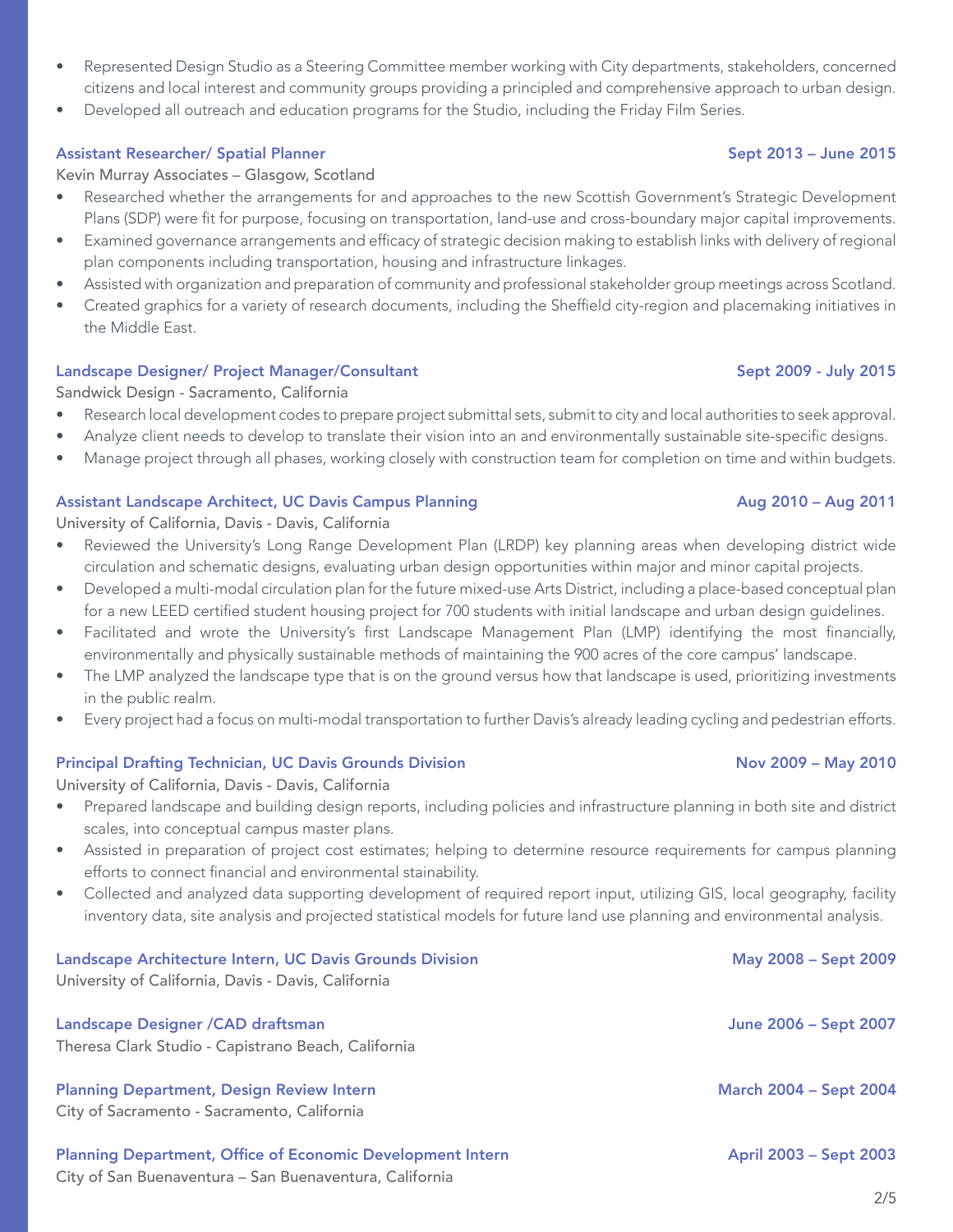### TEACHING EXPERIENCE

Courses Advised at the University of Kentucky ARC551 Masters of Urban and Environmental Design ID221 Design Studio 3 - Education LA 324 Community Design Studio LA 426 Senior Capstone Project

Postgraduate Capstone Advisor, School of Interiors at the University of Kentucky Olivia Von Bokel: Brutalist Architecture on the American College Campus, 2019

Postgraduate Independent Study Advisor, School of Architecture at the University of Kentucky Abigail Wolfe: *Re-Interpretting the HighSide Master Plan,* Winchester, KY 2018 Kathryn Sanders: *Re-Interpretting the HighSide Master Plan,* Winchester, KY 2018

Undergraduate Independent Study Advisor, Department of Landscape Architecture at the University of Kentucky Wes Hodges: *Rails to Trails Master Plan,* Winchester, KY 2021

### Undergraduate Capstone Advisor, Department of Landscape Architecture at the University of Kentucky

Harrison Knifley: *French Broad River Trail Master Plan*, Asheville, NC 2021 Nick Ackerman: *Design Build Project*, Winchester, KY 2020 Lana Proffitt: *Urban Design Master Plan*, Loretto, KY 2020 Melissa Habermehl: *Urban Design Master Plan*, Loretto, KY 2020 Andrew Smith: *Low Impact Design Guidebook for Bourbon County*, KY 2019 Beck Schultz: *A Town of Trails*, Jenkins, KY 2018 Erin Lockwood: *Culture, Community and Connections*, Jenkins, KY 2018

### VOLUNTEER ACTIVITIES

Keep Lexington Beautiful Sept 2020 - Current Sept 2020 - Current Sept 2020 - Current Board Secretary Lexington, KY

- Founding board member of Keep Lexington Beautiful during its transition from a city commission to an independent non-profit.
- Work with fellow board members to identify banking options including local banks and the Bluegrass Community Foundation, meet with the financial institutions to support our final decision.
- Participate in board recruitment and the update of our strategic plan as we evolve into a grass roots, community organization after beginning as a top-down city commission.
- Develop strategies to address the root issues relating to litter prevention, including graphics, outreach and programming.

### Keep Lexington Beautiful City Commission Feb 2019 - Sept 2020

Lexington, Kentucky

- Appointed by Mayor Gordon as the University of Kentucky's representative on the Keep Lexington Beautiful commission.
- As a member of this important commission I work with the other commissioners to preserve and protect the unique built and natural environments of the Bluegrass through implementation of litter prevention and litter cleanup efforts.

### Kentucky Walkable Communities Committee **December 2017** - Current

Frankfort, Kentucky

- Invited member incorporating design and planning into walkability initiatives undertaken across the state through the Kentucky Transportation Cabinet.
- Work with health and transportation professionals from across the Commonwealth of Kentucky to develop strategies, policies and projects that improve, and connect, the link between physical and mental health to transportation access.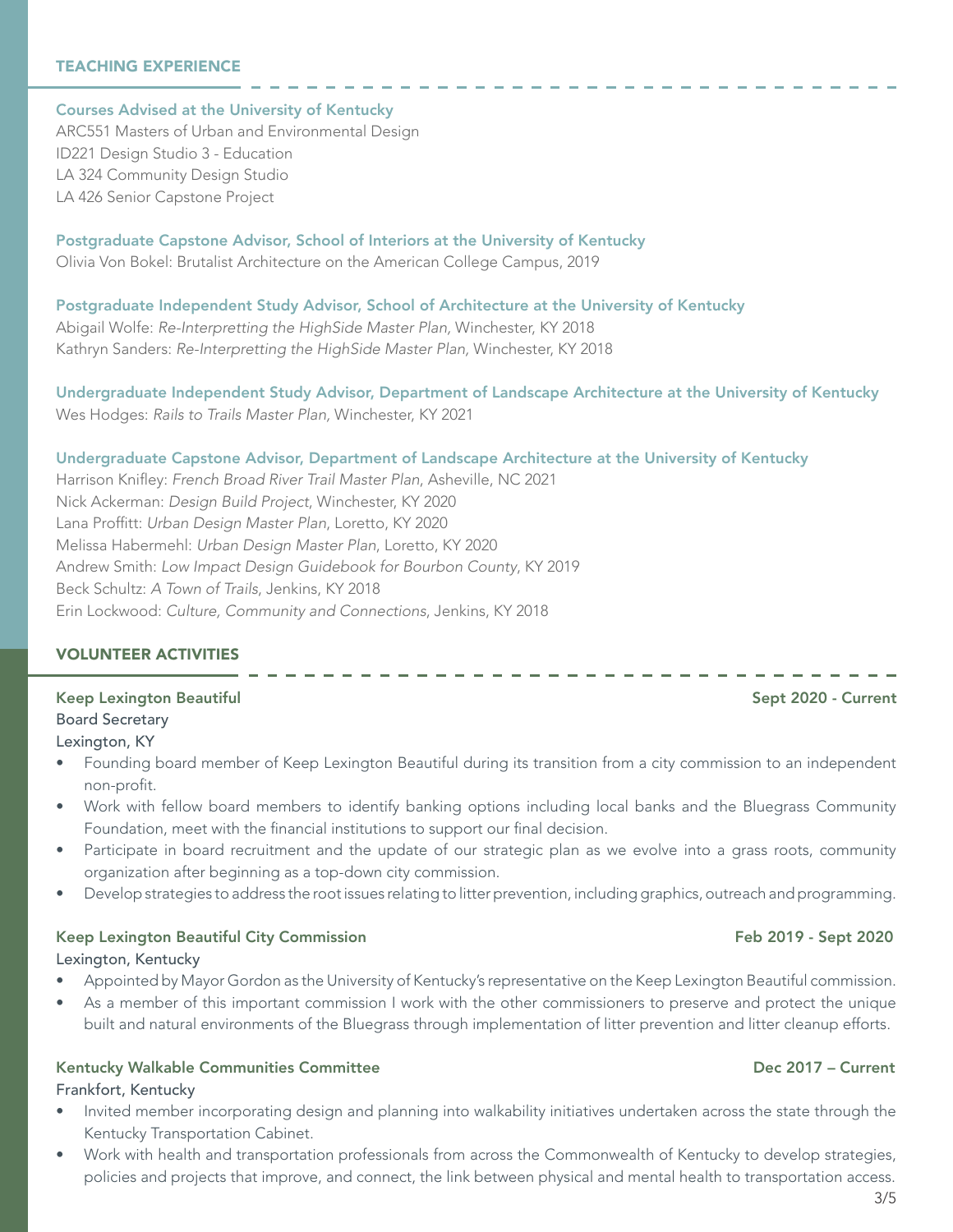# Chattanooga, Tennessee

- Founder and leader of the Emerging Urbanists group.
- Executed pop-up disco on public buses in downtown Chattanooga with live djs, disco lights and a passport featuring local bars and restaurants along to route to highlight local downtown businesses as well as downtown's Electric Shuttles.
- Organized monthly meetings and social media presence; prepare press releases for our public projects and events.
- Activities included guest lectures, pop-up movie nights and a design thinking workshop encouraging local entries into a Chattanooga international design competition.

## Lexington, Kentucky and Chattanooga, Tennessee

- ACE (Architecture, Construction and Engineering) is an after-school program for high school students to learn more about careers in architecture, construction and engineering that offers scholarships to the winning teams.
- Involved projects included a tiny-home village in Chattanooga's Southside neighborhood, where I emphasized the importance of scale and accounting for the surrounding context throughout the planning and design processes.

# Urban Land Institute, Advisory Services Panel Feb 2012

Stockton, California (Graphics Internship - Volunteer)

- Invited to be a part of the ULI Advisory Services Panel in downtown Stockton, California.
- Supported the advisory panel by creating 3D photo-realistic renderings and graphic existing/proposed diagrams, which were key elements in presentations to stakeholders and city officials. Renderings and diagrams were included in the published report.

## AWARDS

## 2021

- National Association of Community Development Extension Professionals (NACDEP): Honors in Innovation and Creativity, Team for the 'Sidewalk Subway'. First in the Southern region and first at national level.
- Kentucky Chapter of the American Planning Association (KY APA): Special Merit Award for Outstanding Plan in a Small Jurisdiction for 'Harlan Downtown Project'
- Kentucky Chapter of the American Society for Landscape Architects (KY ASLA): Merit Award in Recognition of Academic Achievement for 'Harlan Downtown Project 2019'

## 2020

• NACDEP: Honors in Innovation and Creativity, Individual for the 'Downtown Bracket Challenge'. First in the Southern region and first at national level.

## 2019

- Kentucky Chapter of the American Planning Association (KY APA): Special Merit Award for Outstanding Plan in a Small Jurisdiction for 'Downtown Plan for Manchester.'
- KY ASLA: Merit Award in Recognition of Academic Achievement for 'Downtown Plan for Manchester.'

2018

- NACDEP: Honors in Innovation and Creativity, Individual for the 'Chalk and Talk'. First in the Southern region and second at national level.
- NACDEP: Honors in Excellence in Teamwork, National. First in the Southern region and second at national level.

# CONFERENCES, GRANTS, PRESENTATIONS AND PUBLICATIONS

## DESIGN CRITIQUES

- California Polytechnic University at San Luis Obispo: Department of Landscape Architecture
- Georgia Institute of Technology: School of Architecture
- UC Davis: Department of Landscape Architecture
- University of Kentucky: Department of Landscape Architecture and the College of Design (Schools of Architecture, Historic Preservation and Interiors)

## ACE Mentor July 2016 - Current